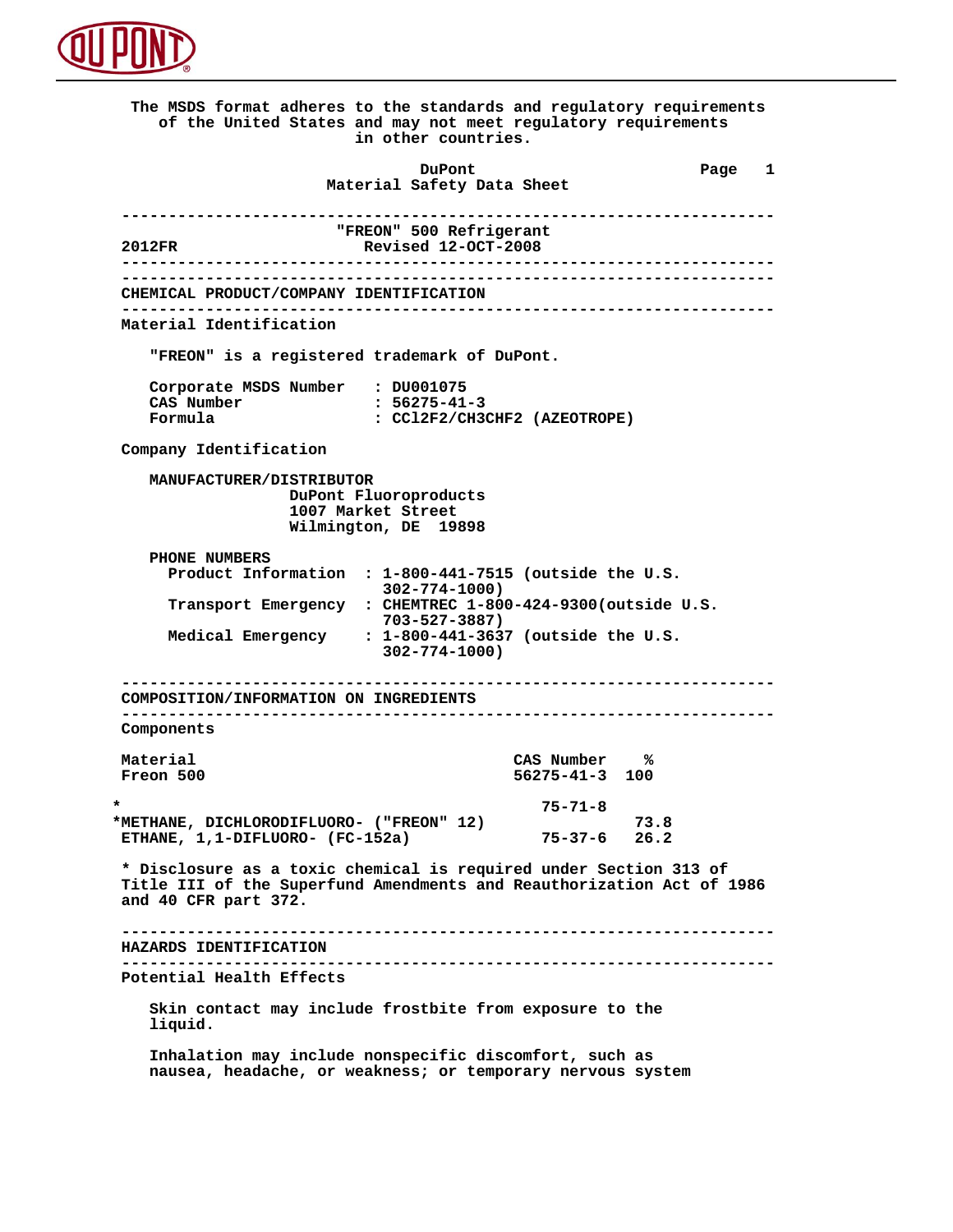## **2012FR DuPont Page 2 Material Safety Data Sheet**

# **(HAZARDS IDENTIFICATION - Continued)**

 **depression with anaesthetic effects such as dizziness, headache, confusion, incoordination, and loss of consciousness.**

 **Higher exposures (> 20%) may lead to temporary alteration of the heart's electrical activity with irregular pulse, palpitations, or inadequate circulation. Data to evaluate the skin permeation hazard of this compound are insufficient. There are no reports of human sensitization. Individuals with preexisting diseases of the central nervous system, or cardiovascular system may have increased susceptibility to the toxicity of excessive exposures.**

 **Carcinogenicity Information**

 **None of the components present in this material at concentrations equal to or greater than 0.1% are listed by IARC, NTP, OSHA or ACGIH as a carcinogen.**

 **---------------------------------------------------------------------- FIRST AID MEASURES ----------------------------------------------------------------------**

# **First Aid**

#### **INHALATION**

 **If high concentrations are inhaled, immediately remove to fresh air. Keep persons calm. If not breathing, give artificial respiration. If breathing is difficult, give oxygen. Call a physician.**

### **SKIN CONTACT**

 **In case of skin contact, flush with water for 15 minutes. Treat for frostbite if necessary by gently warming affected areas. Get medical attention if irritation is present.**

# **EYE CONTACT**

 **In case of eye contact, immediately flush eyes with plenty of water for 15 minutes. Call a physician.**

 **IF SWALLOWED Ingestion is not considered a potential route of exposure.**

## **Notes to Physicians**

 **Because of possible disturbances of cardiac rhythm, catecholamine drugs, such as epinephrine, should be used with special caution in situations of emergency life support.**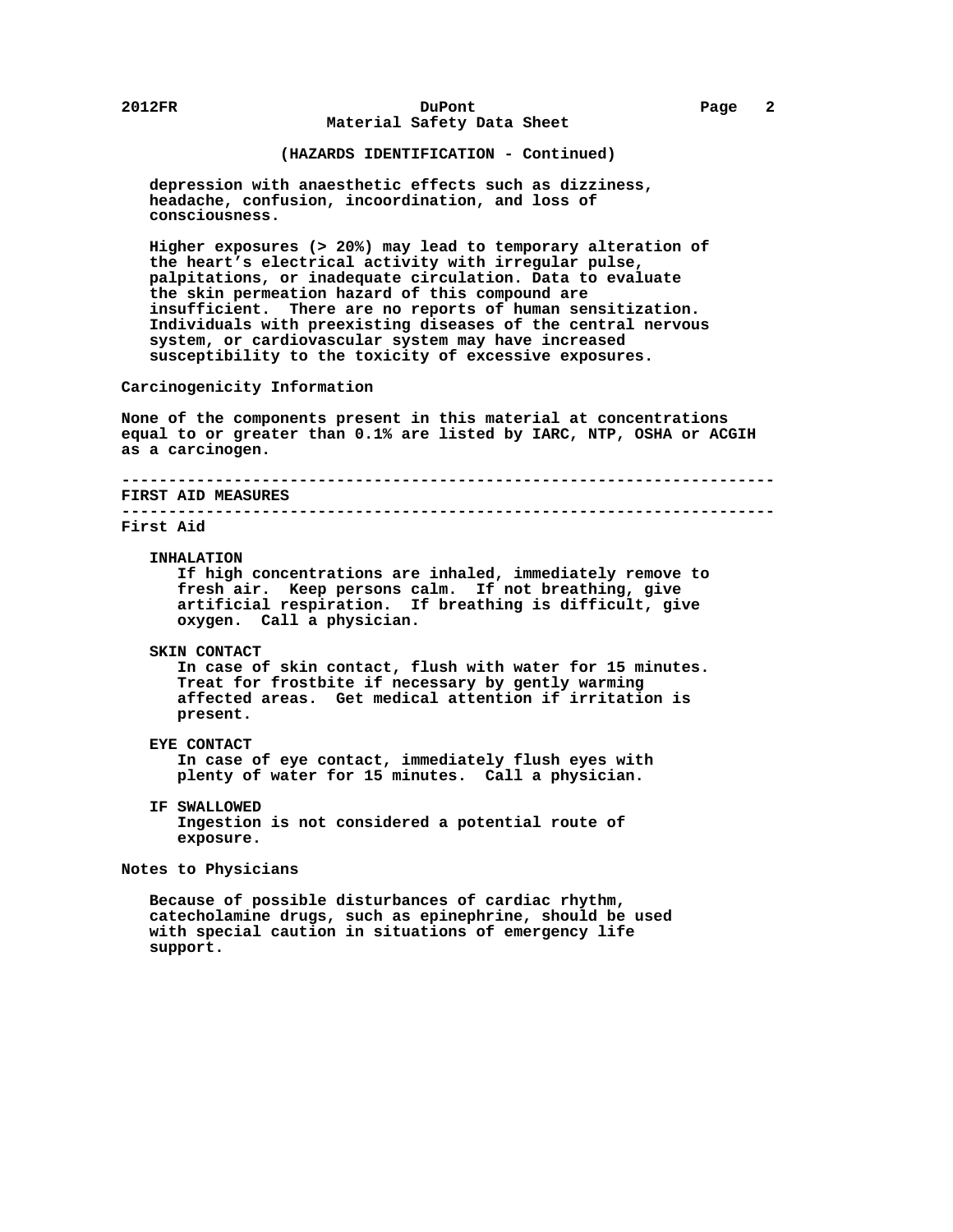**---------------------------------------------------------------------- FIRE FIGHTING MEASURES ---------------------------------------------------------------------- Flammable Properties Flash Point : Will not burn Flammable limits in Air, % by Volume :** Not applicable UEL **:** Not applicable  **Autoignition : Not determined Autodecomposition Temperature: Dichlorodifluoromethane: <760 deg C (<1400 deg F) Difluoroethane : <445 deg C (<836 deg F) Fire and Explosion Hazards: Use water spray or fog to cool containers. Cylinders are equipped with temperature and pressure relief devices but may still rupture under fire conditions. Decomposition may occur. Extinguishing Media As appropriate for combustibles in area. Fire Fighting Instructions**

 **Self-contained breathing apparatus (SCBA) is required if cylinders rupture or release under fire conditions.**

 **----------------------------------------------------------------------**

 **ACCIDENTAL RELEASE MEASURES ----------------------------------------------------------------------**

 **Safeguards (Personnel)**

 **NOTE: Review FIRE FIGHTING MEASURES and HANDLING (PERSONNEL) sections before proceeding with clean-up. Use appropriate PERSONAL PROTECTIVE EQUIPMENT during clean-up.**

 **Accidental Release Measures**

 **Ventilate area-especially low places where heavy vapors might collect. Wear self-contained breathing apparatus (SCBA) for large spills. Remove open flames.**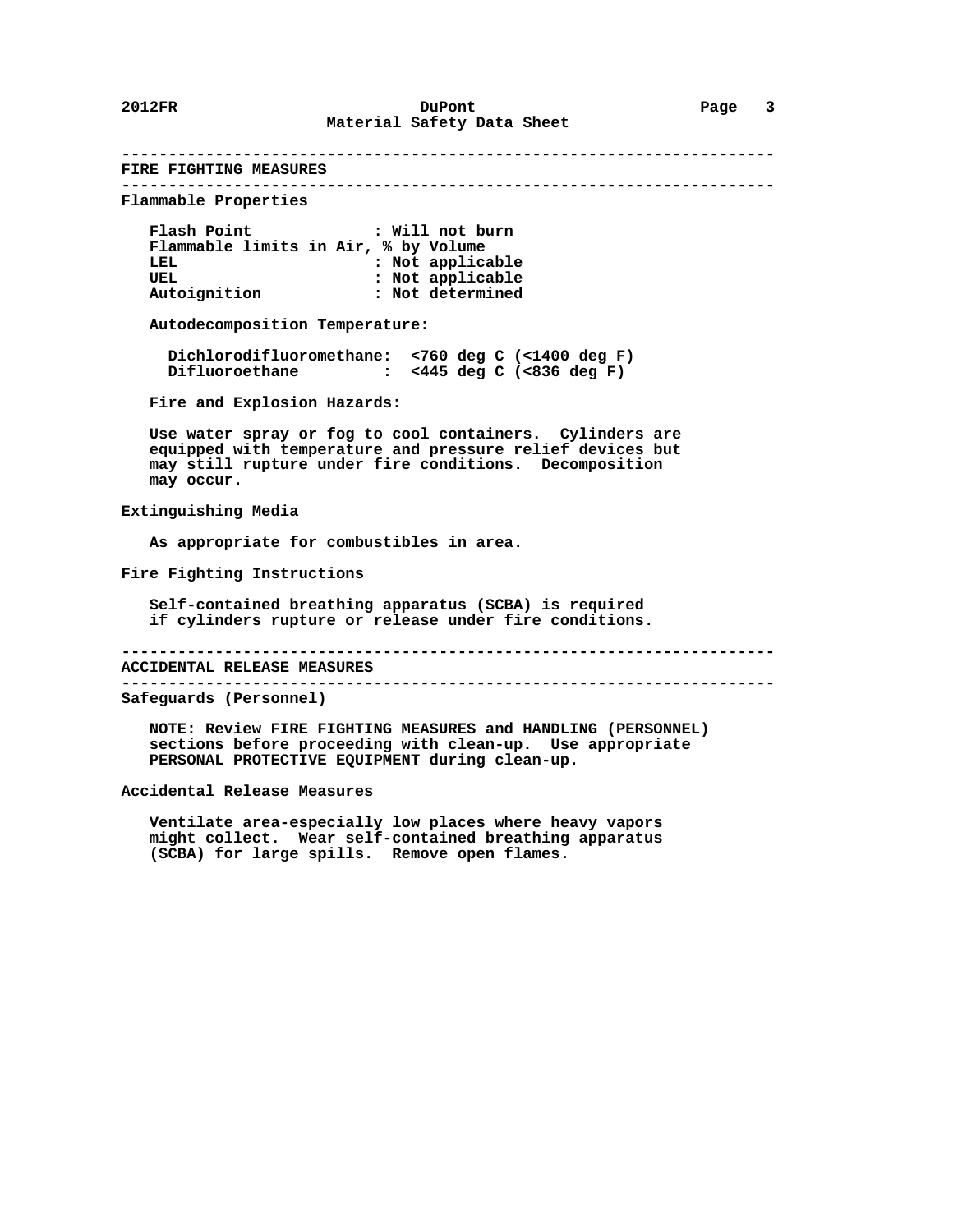**---------------------------------------------------------------------- HANDLING AND STORAGE ---------------------------------------------------------------------- Handling (Personnel) Avoid breathing vapors. Avoid liquid contact with skin or eyes. Use with sufficient ventilation to keep employee exposure below recommended limits. Storage Clean, dry area. Do not heat above 125 deg F. ---------------------------------------------------------------------- EXPOSURE CONTROLS/PERSONAL PROTECTION ---------------------------------------------------------------------- Engineering Controls Normal ventilation for standard manufacturing procedures is generally adequate. Local exhaust should be used when large amounts are released. Mechanical ventilation should be used in low places. Personal Protective Equipment Impervious gloves and chemical splash goggles should be used if contact with liquid is possible. Under normal manufacturing conditions no respiratory protection is required when using this product. Self-contained breathing apparatus (SCBA) is required if a spill occurs. # Exposure Guidelines Applicable Exposure Limits METHANE, DICHLORODIFLUORO- ("FREON" 12) PEL (OSHA) : 1,000 ppm, 4,950 mg/m3, 8 Hr. TWA TLV (ACGIH) : 1,000 ppm, 4,950 mg/m3, 8 Hr. TWA, A4 AEL \* (DuPont) : None Established ETHANE, 1,1-DIFLUORO- (FC-152a) PEL (OSHA) : None Established TLV (ACGIH) : None Established AEL \* (DuPont) : 1000 ppm, 8 & 12 Hr. TWA WEEL (AIHA) : 1000 ppm, 8 Hr. TWA \* AEL is DuPont's Acceptable Exposure Limit. Where governmentally imposed occupational exposure limits which are lower than the AEL**

 **are in effect, such limits shall take precedence.**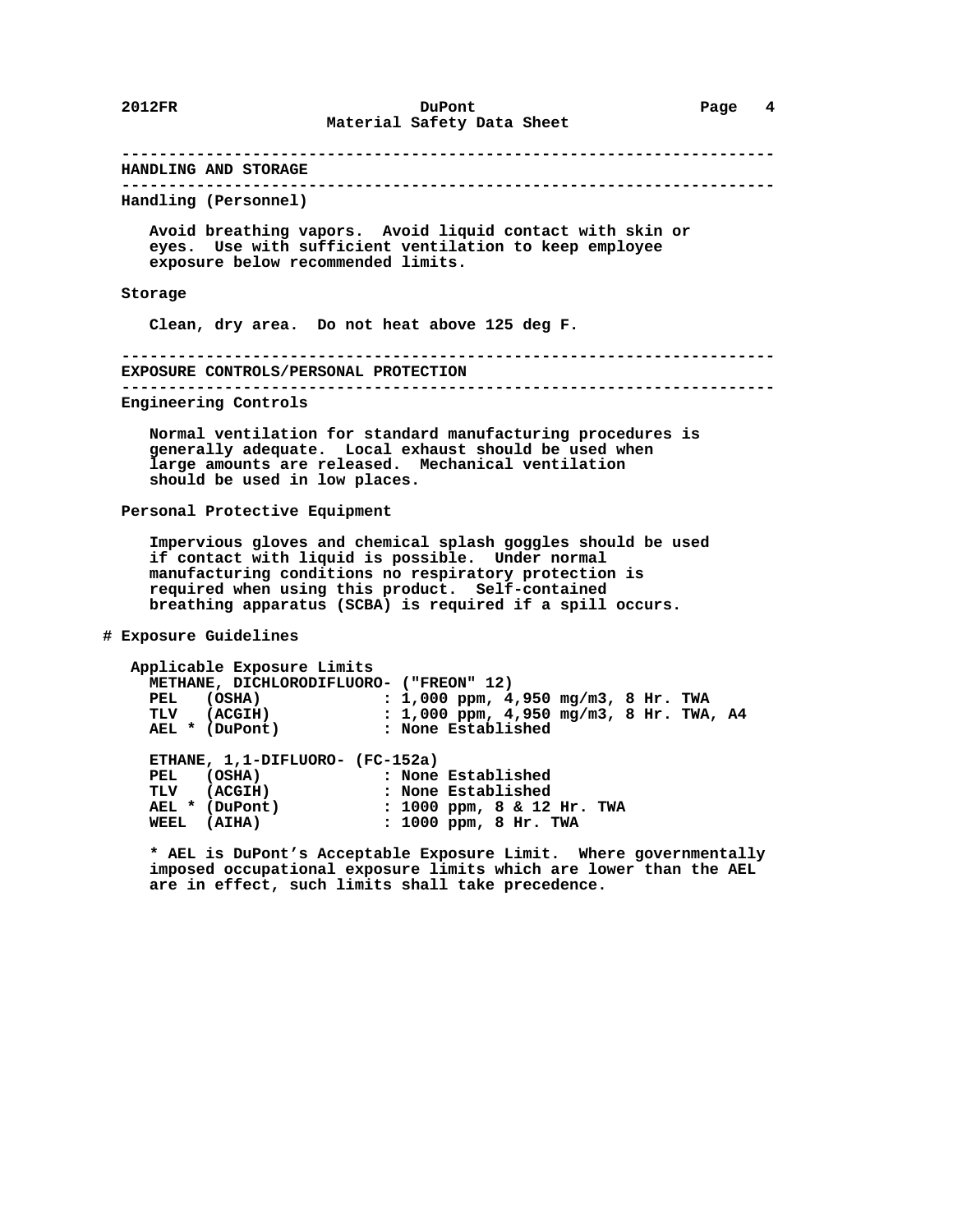**---------------------------------------------------------------------- PHYSICAL AND CHEMICAL PROPERTIES ---------------------------------------------------------------------- Physical Data Boiling Point : -33 C (-27 F) Vapor Pressure : 232 psia at 54 deg C (130 deg F) Vapor Density : 3.7 (Air = 1) % Volatiles : 100 WT% Evaporation Rate : (CCl4 = 1)** Evaporation Rate  $\begin{array}{ccc} 1 & 0 & 0 \\ 0 & 1 & 0 \\ 0 & 0 & 1 \end{array}$  : (CC14 = 1)<br>Odor  $\begin{array}{ccc} 1 & 0 & 0 \\ 0 & 0 & 1 \end{array}$  **Odor : Slight ethereal Form : Liquified gas<br>
Color : Colorless Color : Colorless Density : 1.16 g/cc at 25 deg C (77 deg F) - Liquid Appearance : Clear ---------------------------------------------------------------------- STABILITY AND REACTIVITY ---------------------------------------------------------------------- Chemical Stability Material is stable. However, avoid open flames and high temperatures. Incompatibility with Other Materials Incompatible with alkali or alkaline earth metals- powdered Al, Zn, Be, etc. Polymerization Polymerization will not occur. Other Hazards Decomposition : Decomposition products are hazardous. "FREON" 500 Refrigerant can be decomposed by high temperatures (open flames, glowing metal surfaces, etc.) forming hydrochloric and hydrofluoric acids, and possibly carbonyl halides. ---------------------------------------------------------------------- TOXICOLOGICAL INFORMATION ---------------------------------------------------------------------- Animal Data The compound is untested for skin irritancy, contains a mild eye irritant, and is untested for animal sensitization.**

 **No information found for FREON 500, but acute inhalation toxicity information on FREON 152a include anaesthetic effects, and cardiac sensitization. Freon 12 inhalation include effects by exclusion of oxygen, and nonspecific**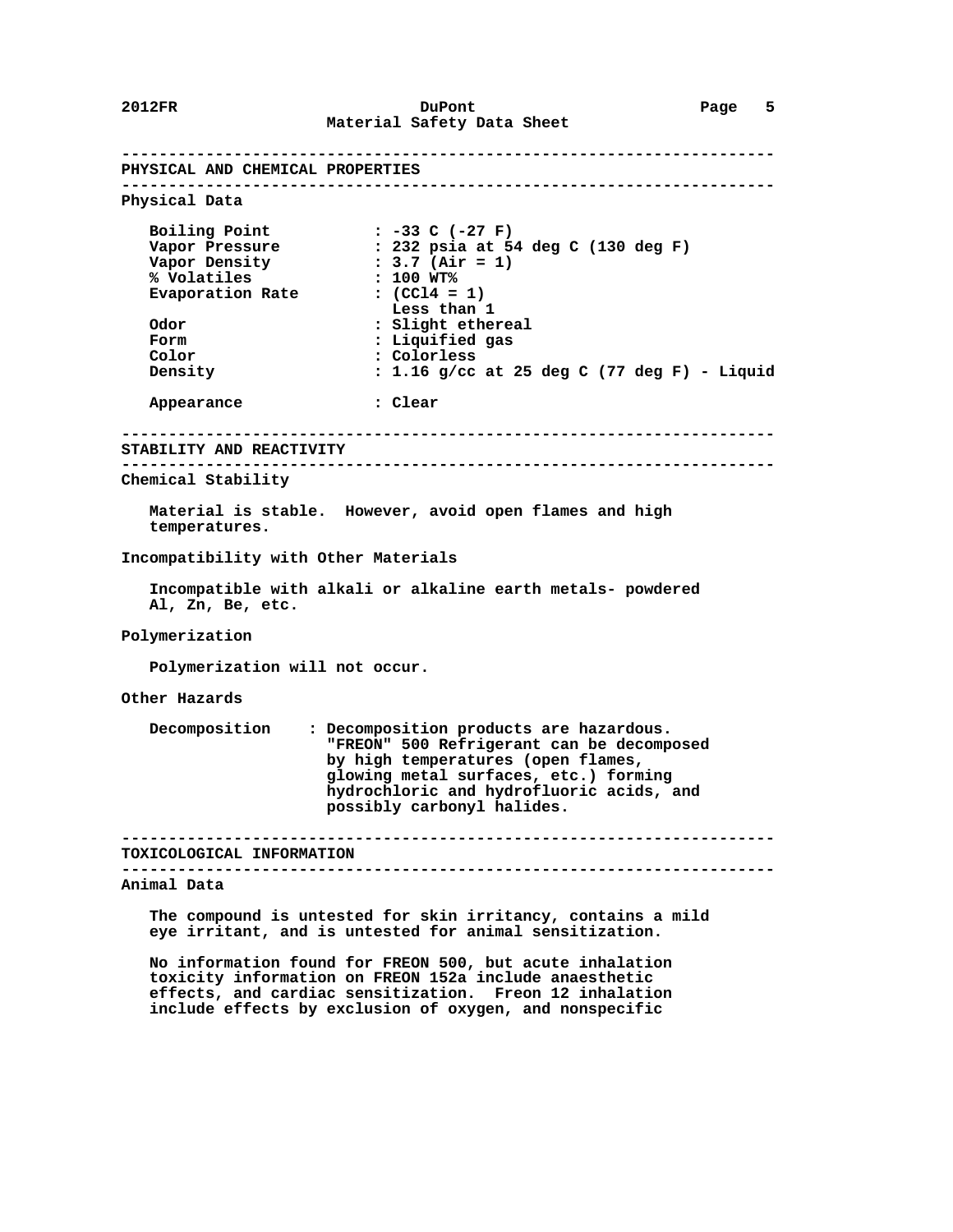```
 2012FR DuPont Page 6
                      Material Safety Data Sheet
               (TOXICOLOGICAL INFORMATION - Continued)
    effects.
   Animal testing indicates that FREON 12, and FREON 152a do
   not have carcinogenic, mutagenic, or embryotoxic effects.
   Animal testing indicates that FREON 12 does not have
   reproductive effects. Otherwise no animal test reports are
    available to define carcinogenic, mutagenic, embryotoxic, or
   reproductive hazards.
 ----------------------------------------------------------------------
 ECOLOGICAL INFORMATION
 ----------------------------------------------------------------------
 Ecotoxicological Information
   AQUATIC TOXICITY:
    "FREON" 12: 48 hour EC50 - Daphnia magna: 95 mg/L.
 ----------------------------------------------------------------------
 DISPOSAL CONSIDERATIONS
 ----------------------------------------------------------------------
 Waste Disposal
    Comply with Federal, State, and local regulations. Reclaim
    by distillation or remove to a permitted waste disposal
    facility.
 ----------------------------------------------------------------------
 TRANSPORTATION INFORMATION
 ----------------------------------------------------------------------
 Shipping Information
   DOT
   DOT/IMO
   Proper Shipping Name : DICHLORODIFLUOROMETHANE AND
                             DIFLUOROETHANE AZEOTROPIC
                         MIXTURE<br>2.2
  Hazard Class
   UN No. : 2602
   DOT/IMO Label : NONFLAMMABLE GAS
    Shipping Containers
    Cylinders
    Ton Tanks
   Reportable Quantity : "FREON" 12: 5000 lbs/2270 kg
```